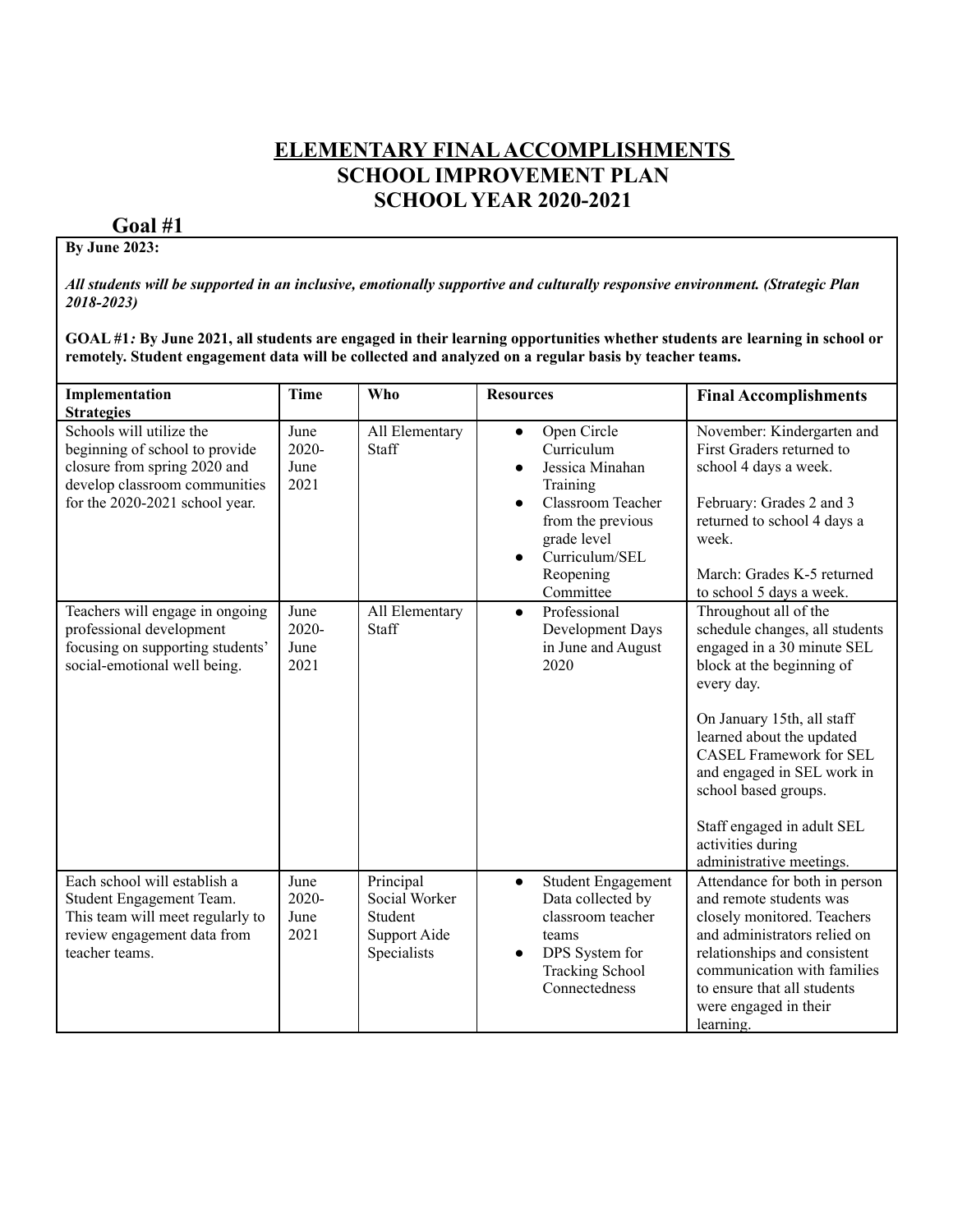## **Goal #2**

**By June 2023:**

All students are independent learners who are active and responsible for their learning. (Strategic Plan 2018-2023)

GOAL #2: By June 2021, 80% of all students (K-5) will read at or above grade level as measured by a Running Record.

| Implementation<br><b>Strategies</b>                                                                                                                                                                                                                                                                                                                                                                                                                     | <b>Time</b>                      | <b>Who</b>                                                                                                                                                                           | <b>Resources</b>                                                                                                                                                                          | <b>Final Accomplishments</b>                                                                                                                                                                                                                                                                                         |
|---------------------------------------------------------------------------------------------------------------------------------------------------------------------------------------------------------------------------------------------------------------------------------------------------------------------------------------------------------------------------------------------------------------------------------------------------------|----------------------------------|--------------------------------------------------------------------------------------------------------------------------------------------------------------------------------------|-------------------------------------------------------------------------------------------------------------------------------------------------------------------------------------------|----------------------------------------------------------------------------------------------------------------------------------------------------------------------------------------------------------------------------------------------------------------------------------------------------------------------|
| Beginning of the School Year:<br>Teachers will conduct<br>$\bullet$<br>running records on all<br>students $(1-5)$ in the<br>fall.<br>Kindergarten teachers<br>$\bullet$<br>will utilize the<br>Concepts about Print<br>Assessment in the fall.<br>Middle of the School Year and<br>End of the School Year:<br>Teachers will conduct<br>$\bullet$<br>running records on all<br>students $(K-5)$ in the<br>middle of the year and<br>the end of the year. | September<br>2020                | Principals<br>Curriculum Director<br><b>Classroom Teachers</b><br>Special Education<br>Teachers<br><b>ELL Teachers</b><br>Reading Teachers<br>Literacy Coach<br>Elementary Librarian | <b>DRA</b><br><b>TCRWP Running Records</b><br><b>TCRWP</b> Concepts about<br>Print Assessment                                                                                             | Beginning of Year:<br>53.56% of grades 1-5<br>were reading at or above<br>grade level.<br>Middle of Year:<br>59.05% of grades 1-5<br>were reading at or above<br>grade level.<br>End of Year:<br>$\mathbf{x}^{\prime\prime}$ of grades K-4 were<br>reading at or above grade<br>level. (This data is not in<br>yet.) |
| Teacher teams will utilize the<br>FAR Cycle to plan for their<br>daily implementation of reading<br>workshop.                                                                                                                                                                                                                                                                                                                                           | September<br>2020 - June<br>2021 | Principals<br>Curriculum Director<br><b>Classroom Teachers</b><br>Special Education<br>Teachers<br><b>ELL Teachers</b><br>Reading Teachers<br>Literacy Coach<br>Elementary Librarian | Common Planning Time<br>Data Leadership<br>Team/Coaching High<br><b>Impact Teacher Teams</b><br>Binder<br>Reading Units of Study                                                          | Teacher teams embedded<br>the FAR Cycle Work<br>within their common<br>planning time.<br>The majority of teachers<br>included evidence of how<br>they adjusted their<br>practice by using the<br>FAR Cycle in their<br>Summative Evaluations.                                                                        |
| Teacher teams will utilize the<br>MTSS framework to plan for<br>Tier 2 and Tier 3 instruction.                                                                                                                                                                                                                                                                                                                                                          | September<br>2020 - June<br>2021 | Principals<br>Curriculum Director<br><b>Classroom Teachers</b><br>Special Education<br>Teachers<br><b>ELL Teachers</b><br>Reading Teachers<br>Literacy Coach<br>Elementary Librarian | Common Planning Time<br>Data Leadership<br>Team/Coaching High<br><b>Impact Teacher Teams</b><br>Binder<br>Reading Units of Study<br>Jennifer Serravallo Reading<br><b>Strategies Text</b> | Collaboration between<br>general education<br>teachers, special<br>education teachers and<br>support staff consistently<br>focused on student<br>progress and adjustments<br>necessary for student<br>success.<br>Summer professional<br>development will include<br>continued learning about<br>the MTSS framework. |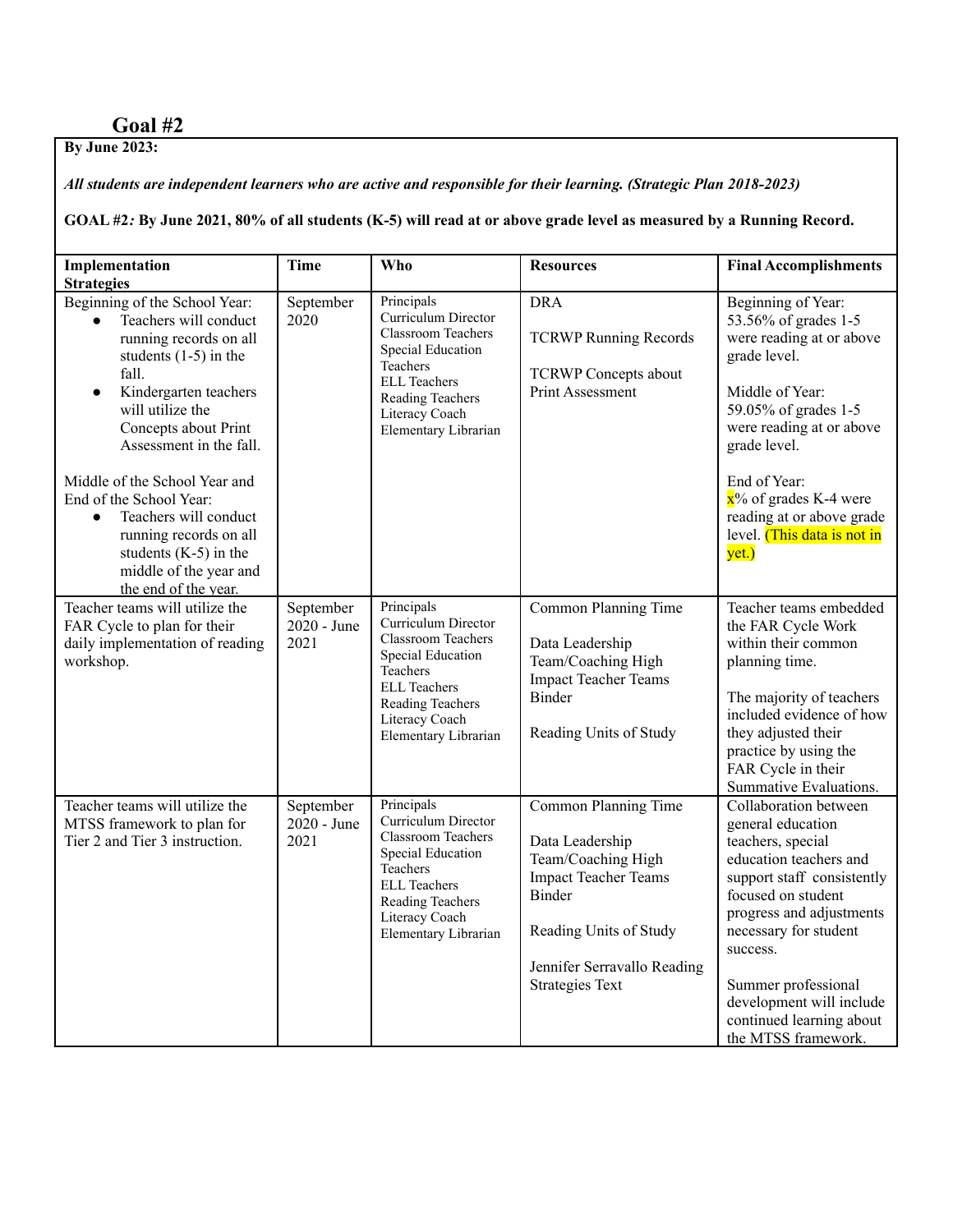### **By June 2023:**

All students and staff will better understand the "why" regarding social justice and implicit bias. This will be supported by *creating safe, supportive, culturally sustaining, and equitable learning environments.*

GOAL #3: By June 2021, all students are engaged in at least ten inclusive, culturally, responsive learning opportunities.

| Implementation                                                                                                                                                                                     | <b>Time</b>                      | Who                                                          | <b>Resources</b>                                                                                                                                                                                                                  | Final                                                                                                                                                                                                                                                                                                                                                                                                                                                                                                                                                                                                                                                                                 |
|----------------------------------------------------------------------------------------------------------------------------------------------------------------------------------------------------|----------------------------------|--------------------------------------------------------------|-----------------------------------------------------------------------------------------------------------------------------------------------------------------------------------------------------------------------------------|---------------------------------------------------------------------------------------------------------------------------------------------------------------------------------------------------------------------------------------------------------------------------------------------------------------------------------------------------------------------------------------------------------------------------------------------------------------------------------------------------------------------------------------------------------------------------------------------------------------------------------------------------------------------------------------|
| <b>Strategies</b>                                                                                                                                                                                  |                                  |                                                              |                                                                                                                                                                                                                                   | <b>Accomplishments</b>                                                                                                                                                                                                                                                                                                                                                                                                                                                                                                                                                                                                                                                                |
| Students will engage with<br>curriculum materials that<br>represent a wide range of<br>cultures, races, and perspectives.                                                                          | Sept<br>$2020 -$<br>June<br>2021 | All Elementary Staff<br>Elementary Librarian<br>Library Aide | Global Read<br>$\bullet$<br>Aloud<br>books/curriculum<br>Curriculum and<br>Professional<br>Development<br>from Teachers'<br><b>College Reading</b><br>and Writing<br>Project<br>Teaching<br>Tolerance<br>Curriculum/Resou<br>rces | Teachers utilized<br>culturally responsive read<br>alouds with their students<br>throughout the school<br>year.<br>School libraries across the<br>district focused on<br>cultivating our collections<br>of culturally responsive<br>texts (160 additional texts)<br>and supporting teachers in<br>using them with their<br>students.                                                                                                                                                                                                                                                                                                                                                  |
| Staff will engage in professional<br>development regarding bias,<br>race, equity in literature, and<br>other topics in order to provide a<br>culturally inclusive environment<br>for all students. | Sept<br>$2020 -$<br>June<br>2021 | <b>Elementary Staff</b><br>District Administrators           | Teaching<br>$\bullet$<br>Tolerance<br>curriculum/resour<br>ces<br>Implicit bias<br>training<br>Center for<br>$\bullet$<br>Collaborative<br>Education                                                                              | At the January 15th<br>Professional Development<br>Day all teachers engaged<br>in a culturally responsive<br>read aloud and developed<br>plans to implement their<br>own culturally responsive<br>read-alouds.<br>At the June Early Release,<br>all staff learned about<br>Juneteenth and then<br>implemented a read aloud<br>and discussion/activities<br>with their students.<br>Over 70 (PreK-12)<br>teachers participated in<br>the Anti-Racist Teacher<br>Study Group. Across the<br>seven sessions, teachers<br>deepened their own<br>knowledge about identity,<br>biases and<br>microaggressions.<br>All administrators<br>participated in several<br>sessions led by trainers |